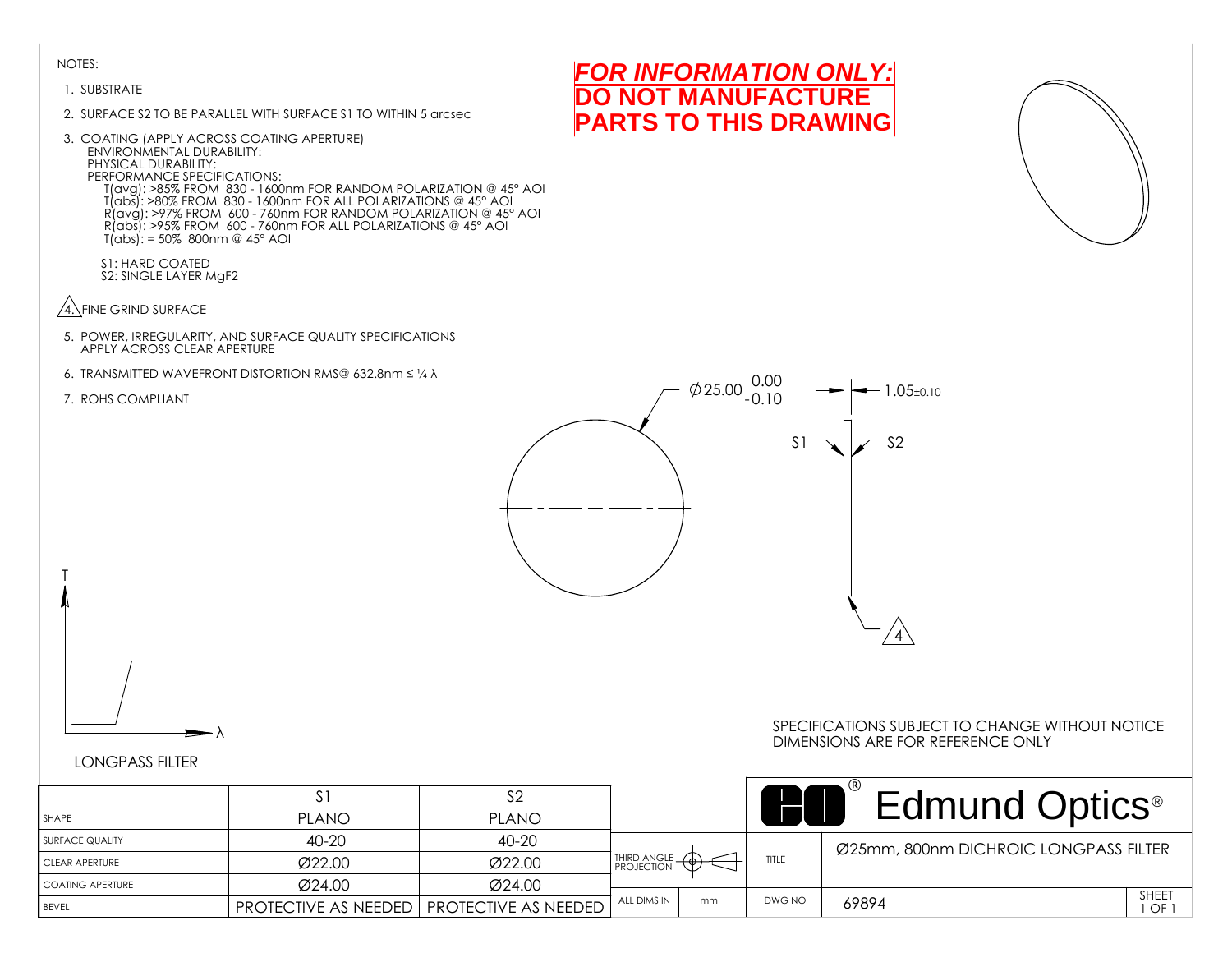#### 1. SUBSTRATE

- 2. SURFACE S2 TO BE PARALLEL WITH SURFACE S1 TO WITHIN 5 arcsec
- 3. COATING (APPLY ACROSS COATING APERTURE) ENVIRONMENTAL DURABILITY: PHYSICAL DURABILITY: PERFORMANCE SPECIFICATIONS: T(avg): >85% FROM 880 - 1600nm FOR RANDOM POLARIZATION @ 45° AOI T(abs): >80% FROM 880 - 1600nm FOR ALL POLARIZATIONS @ 45° AOI R(avg): >97% FROM 635 - 805nm FOR RANDOM POLARIZATION @ 45° AOI R(abs): >95% FROM 635 - 805nm FOR ALL POLARIZATIONS @ 45° AOI T(abs): = 50% 850nm @ 45° AOI
	- S1: HARD COATED S2: SINGLE LAYER MgF2
- $\sqrt{4}$ . FINE GRIND SURFACE
- 5. POWER, IRREGULARITY, AND SURFACE QUALITY SPECIFICATIONS APPLY ACROSS CLEAR APERTURE
- 6. TRANSMITTED WAVEFRONT DISTORTION RMS@ 632.8nm ≤ ¼ λ
- 7. ROHS COMPLIANT

T







# λ

#### SPECIFICATIONS SUBJECT TO CHANGE WITHOUT NOTICE DIMENSIONS ARE FOR REFERENCE ONLY

|                    | $\mathcal{L}_1$                             |              |                             |    |        | <b>Edmund Optics</b> <sup>®</sup>     |             |
|--------------------|---------------------------------------------|--------------|-----------------------------|----|--------|---------------------------------------|-------------|
| l SHAPE            | <b>PLANO</b>                                | <b>PLANO</b> |                             |    |        |                                       |             |
| I SURFACE QUALITY  | 40-20                                       | 40-20        |                             |    |        | Ø25mm, 850nm DICHROIC LONGPASS FILTER |             |
| I CLEAR APERTURE   | Ø22.00                                      | Ø22.00       | THIRD ANGLE _<br>PROJECTION |    | TITLE  |                                       |             |
| I COATING APERTURE | $\varnothing$ 24.00                         | Ø24.00       |                             |    |        |                                       |             |
| <b>BEVEL</b>       | PROTECTIVE AS NEEDED   PROTECTIVE AS NEEDED |              | ALL DIMS IN                 | mm | DWG NO | 69895                                 | SHEET<br>OF |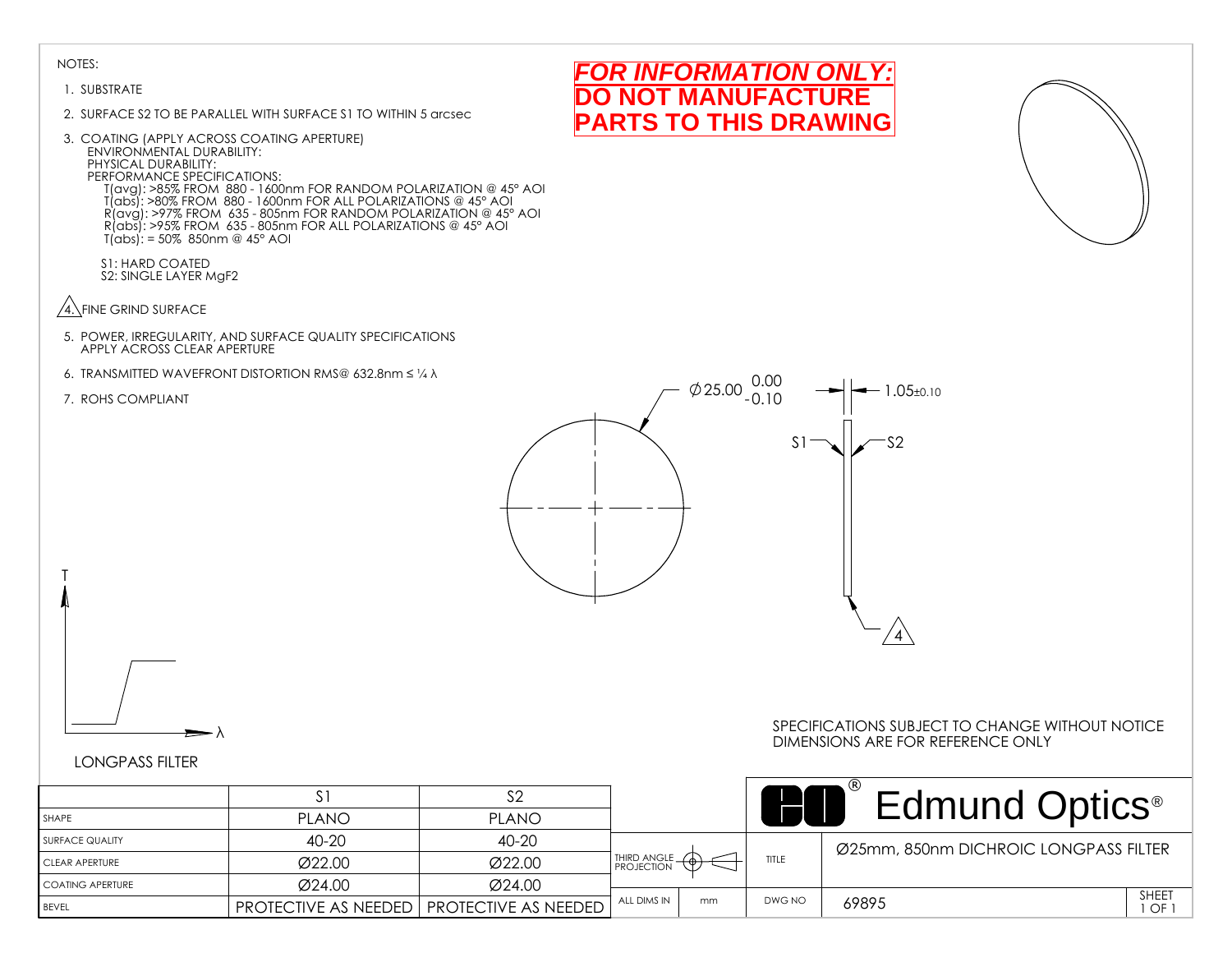#### 1. SUBSTRATE

- 2. SURFACE S2 TO BE PARALLEL WITH SURFACE S1 TO WITHIN 5 arcsec
- 3. COATING (APPLY ACROSS COATING APERTURE) ENVIRONMENTAL DURABILITY: PHYSICAL DURABILITY: PERFORMANCE SPECIFICATIONS: T(avg): >85% FROM 935 - 1600nm FOR RANDOM POLARIZATION @ 45° AOI T(abs): >80% FROM 935 - 1600nm FOR ALL POLARIZATIONS @ 45° AOI R(avg): >97% FROM 675 - 855nm FOR RANDOM POLARIZATION @ 45° AOI R(abs): >95% FROM 675 - 855nm FOR ALL POLARIZATIONS @ 45° AOI T(abs): = 50% 900nm @ 45° AOI
	- S1: HARD COATED S2: SINGLE LAYER MgF2
- $\sqrt{4}$ . FINE GRIND SURFACE
- 5. POWER, IRREGULARITY, AND SURFACE QUALITY SPECIFICATIONS APPLY ACROSS CLEAR APERTURE
- 6. TRANSMITTED WAVEFRONT DISTORTION RMS@ 632.8nm ≤ ¼ λ
- 7. ROHS COMPLIANT

T



*FOR INFORMATION ONLY:* **NOT MANUFACTURE PARTS TO THIS DRAWING**

# LONGPASS FILTER

λ

|                    | S.                          | S2                          |               |    |        | Edmund Optics <sup>®</sup>              |
|--------------------|-----------------------------|-----------------------------|---------------|----|--------|-----------------------------------------|
| SHAPE              | <b>PLANO</b>                | <b>PLANO</b>                |               |    |        |                                         |
| SURFACE QUALITY    | 40-20                       | 40-20                       |               |    |        | Ø25mm, 900nm DICHROIC LONGPASS FILTER   |
| I CLEAR APERTURE   | Ø22.00                      | Ø22.00                      | THIRD ANGLE - |    | TITLE  |                                         |
| I COATING APERTURE | Ø24.00                      | Ø24.00                      |               |    |        |                                         |
| <b>BEVEL</b>       | <b>PROTECTIVE AS NEEDED</b> | <b>PROTECTIVE AS NEEDED</b> | ALL DIMS IN   | mm | DWG NO | SHEET<br>69896<br>$1$ OF $\overline{1}$ |

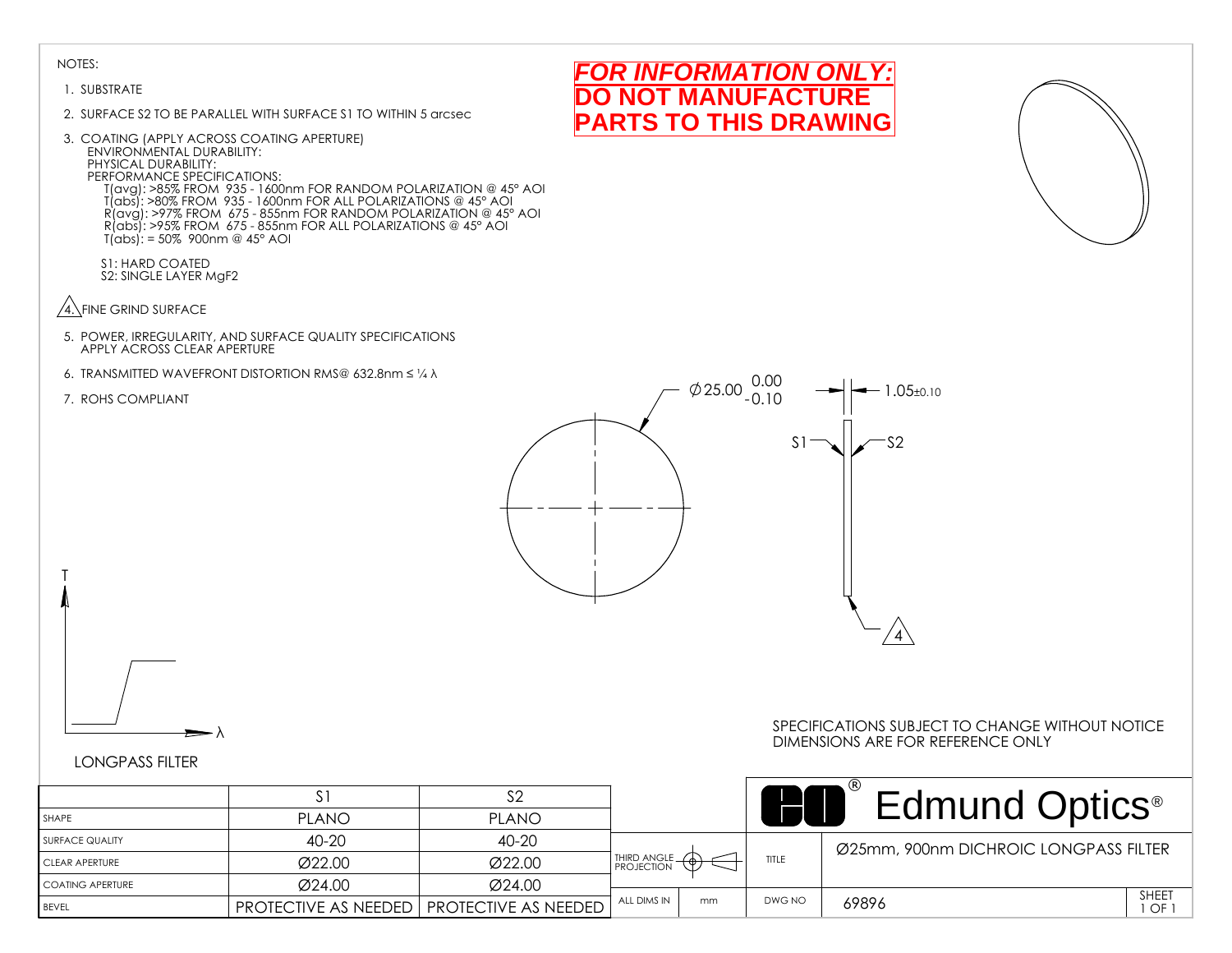#### 1. SUBSTRATE

- 2. SURFACE S2 TO BE PARALLEL WITH SURFACE S1 TO WITHIN 5 arcsec
- 3. COATING (APPLY ACROSS COATING APERTURE) ENVIRONMENTAL DURABILITY: PHYSICAL DURABILITY: PERFORMANCE SPECIFICATIONS: T(avg): >85% FROM 985 - 1600nm FOR RANDOM POLARIZATION @ 45° AOI T(abs): >80% FROM 985 - 1600nm FOR ALL POLARIZATIONS @ 45° AOI R(avg): >97% FROM 715 - 900nm FOR RANDOM POLARIZATION @ 45° AOI R(abs): >95% FROM 715 - 900nm FOR ALL POLARIZATIONS @ 45° AOI T(abs): = 50% 950nm @ 45° AOI
	- S1: HARD COATED S2: SINGLE LAYER MgF2
- $\sqrt{4}$ . FINE GRIND SURFACE
- 5. POWER, IRREGULARITY, AND SURFACE QUALITY SPECIFICATIONS APPLY ACROSS CLEAR APERTURE
- 6. TRANSMITTED WAVEFRONT DISTORTION RMS@ 632.8nm ≤ ¼ λ
- 7. ROHS COMPLIANT

T







# λ

#### SPECIFICATIONS SUBJECT TO CHANGE WITHOUT NOTICE DIMENSIONS ARE FOR REFERENCE ONLY

|                         |                                                    |              |                    |    |        | <b>Edmund Optics</b> <sup>®</sup>     |                    |
|-------------------------|----------------------------------------------------|--------------|--------------------|----|--------|---------------------------------------|--------------------|
| SHAPE                   | <b>PLANO</b>                                       | <b>PLANO</b> |                    |    |        |                                       |                    |
| <b>SURFACE QUALITY</b>  | 40-20                                              | 40-20        |                    |    |        | Ø25mm, 950nm DICHROIC LONGPASS FILTER |                    |
| <b>CLEAR APERTURE</b>   | Ø22.00                                             | Ø22.00       | <b>THIRD ANGLE</b> |    | TITLE  |                                       |                    |
| <b>COATING APERTURE</b> | Ø24.00                                             | Ø24.00       |                    |    |        |                                       |                    |
| <b>BEVEL</b>            | <b>PROTECTIVE AS NEEDED   PROTECTIVE AS NEEDED</b> |              | ALL DIMS IN        | mm | DWG NO | 87039                                 | <b>SHEET</b><br>OF |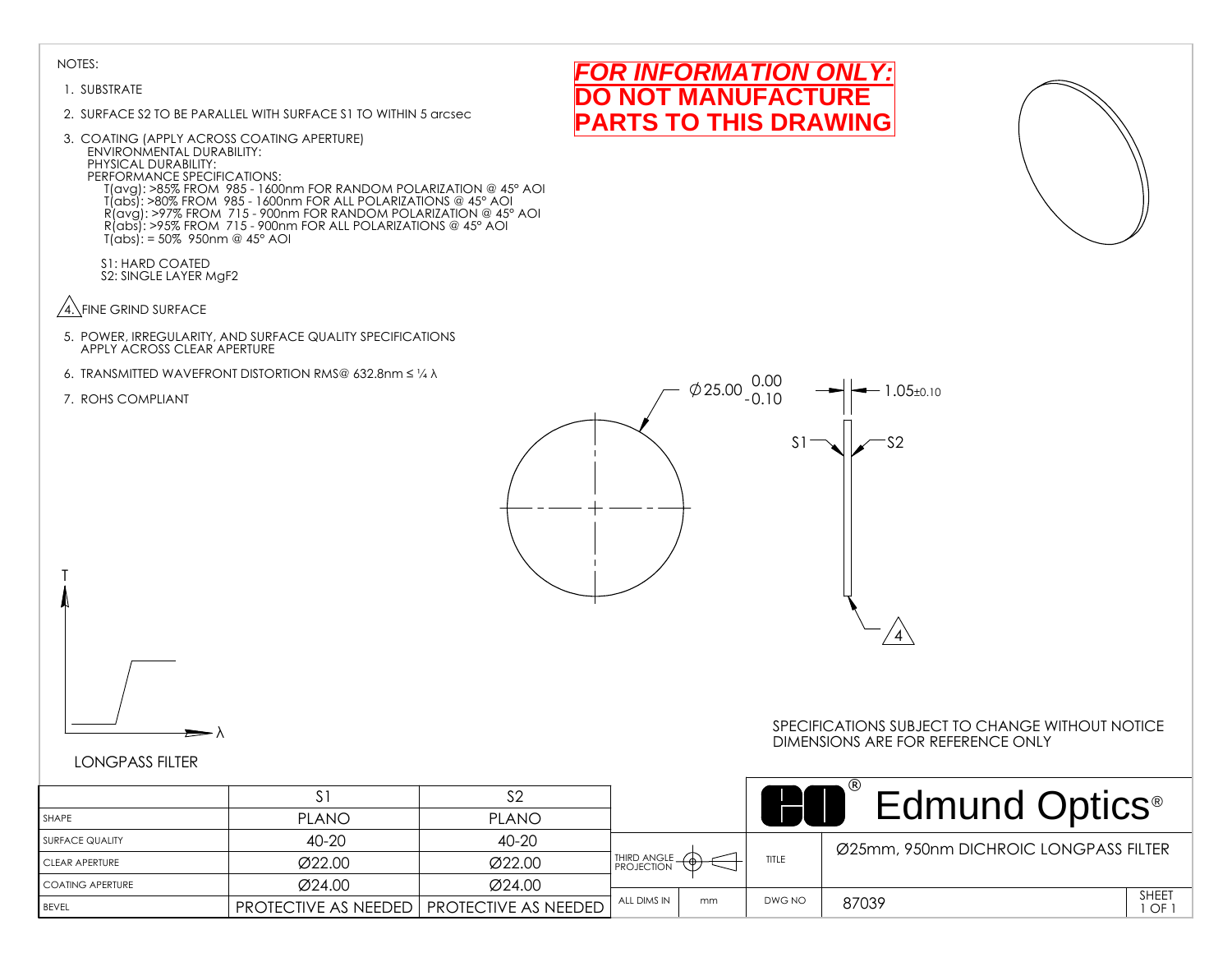#### 1. SUBSTRATE

- 2. SURFACE S2 TO BE PARALLEL WITH SURFACE S1 TO WITHIN 5 arcsec
- 3. COATING (APPLY ACROSS COATING APERTURE) ENVIRONMENTAL DURABILITY: PHYSICAL DURABILITY: PERFORMANCE SPECIFICATIONS: T(avg): >85% FROM 1035 - 1600nm FOR RANDOM POLARIZATION @ 45° AOI T(abs): >80% FROM 1035 - 1600nm FOR ALL POLARIZATIONS @ 45° AOI R(avg): >97% FROM 750 - 950nm FOR RANDOM POLARIZATION @ 45° AOI R(abs): >95% FROM 750 - 950nm FOR ALL POLARIZATIONS @ 45° AOI T(abs): = 50% 1000nm @ 45° AOI
	- S1: HARD COATED S2: SINGLE LAYER MgF2
- $\sqrt{4}$ . FINE GRIND SURFACE
- 5. POWER, IRREGULARITY, AND SURFACE QUALITY SPECIFICATIONS APPLY ACROSS CLEAR APERTURE
- 6. TRANSMITTED WAVEFRONT DISTORTION RMS@ 632.8nm ≤ ¼ λ
- 7. ROHS COMPLIANT

T



*FOR INFORMATION ONLY:* **NOT MANUFACTURE PARTS TO THIS DRAWING**

# LONGPASS FILTER

λ

|                    | $\mathcal{L}$               |                                   |               |    |        | <b>Edmund Optics</b> <sup>®</sup>      |
|--------------------|-----------------------------|-----------------------------------|---------------|----|--------|----------------------------------------|
| SHAPE              | <b>PLANO</b>                | <b>PLANO</b>                      |               |    |        |                                        |
| SURFACE QUALITY    | 40-20                       | 40-20                             |               |    |        | Ø25mm, 1000nm DICHROIC LONGPASS FILTER |
| CLEAR APERTURE     | Ø22.00                      | Ø22.00                            | THIRD ANGLE - |    | TITLE  |                                        |
| I COATING APERTURE | Ø24.00                      | Ø24.00                            |               |    |        |                                        |
| <b>BEVEL</b>       | <b>PROTECTIVE AS NEEDED</b> | <sup>I</sup> PROTECTIVE AS NEEDED | ALL DIMS IN   | mm | DWG NO | SHEET<br>87040<br>1 OF 1               |

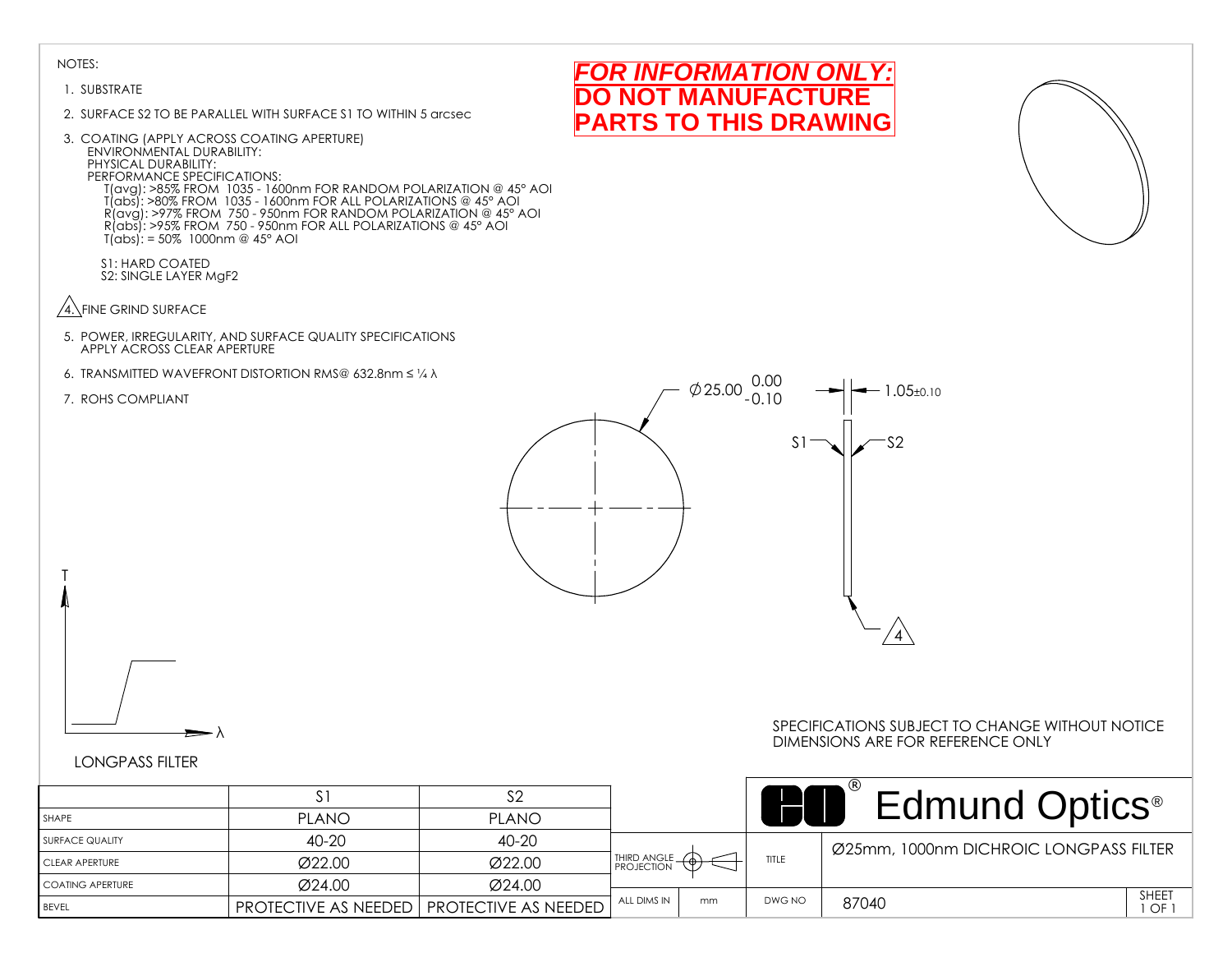#### 1. SUBSTRATE

- 2. SURFACE S2 TO BE PARALLEL WITH SURFACE S1 TO WITHIN 5 arcsec
- 3. COATING (APPLY ACROSS COATING APERTURE) ENVIRONMENTAL DURABILITY: PHYSICAL DURABILITY: PERFORMANCE SPECIFICATIONS: T(avg): >85% FROM 1085 - 1600nm FOR RANDOM POLARIZATION @ 45° AOI T(abs): >80% FROM 1085 - 1600nm FOR ALL POLARIZATIONS @ 45° AOI R(avg): >97% FROM 790 - 1000nm FOR RANDOM POLARIZATION @ 45° AOI R(abs): >95% FROM 790 - 1000nm FOR ALL POLARIZATIONS @ 45° AOI  $T(dbs)' = 50\% 1050nm @ 45° AOI$ 
	- S1: HARD COATED S2: SINGLE LAYER MgF2
- $\sqrt{4}$ . FINE GRIND SURFACE
- 5. POWER, IRREGULARITY, AND SURFACE QUALITY SPECIFICATIONS APPLY ACROSS CLEAR APERTURE
- 6. TRANSMITTED WAVEFRONT DISTORTION RMS@ 632.8nm ≤ ¼ λ
- 7. ROHS COMPLIANT

T







# λ

#### SPECIFICATIONS SUBJECT TO CHANGE WITHOUT NOTICE DIMENSIONS ARE FOR REFERENCE ONLY

|                   |                                                    |              |                 |    |        | <b>Edmund Optics</b> <sup>®</sup>      |                    |
|-------------------|----------------------------------------------------|--------------|-----------------|----|--------|----------------------------------------|--------------------|
| SHAPE             | <b>PLANO</b>                                       | <b>PLANO</b> |                 |    |        |                                        |                    |
| I SURFACE QUALITY | 40-20                                              | 40-20        |                 |    |        | Ø25mm, 1050nm DICHROIC LONGPASS FILTER |                    |
| CLEAR APERTURE    | Ø22.00                                             | Ø22.00       | THIRD ANGLE - O |    | TITLE  |                                        |                    |
| COATING APERTURE  | Ø24.00                                             | Ø24.00       |                 |    |        |                                        |                    |
| BEVEL             | <b>PROTECTIVE AS NEEDED   PROTECTIVE AS NEEDED</b> |              | ALL DIMS IN     | mm | DWG NO | 87041                                  | <b>SHEET</b><br>OF |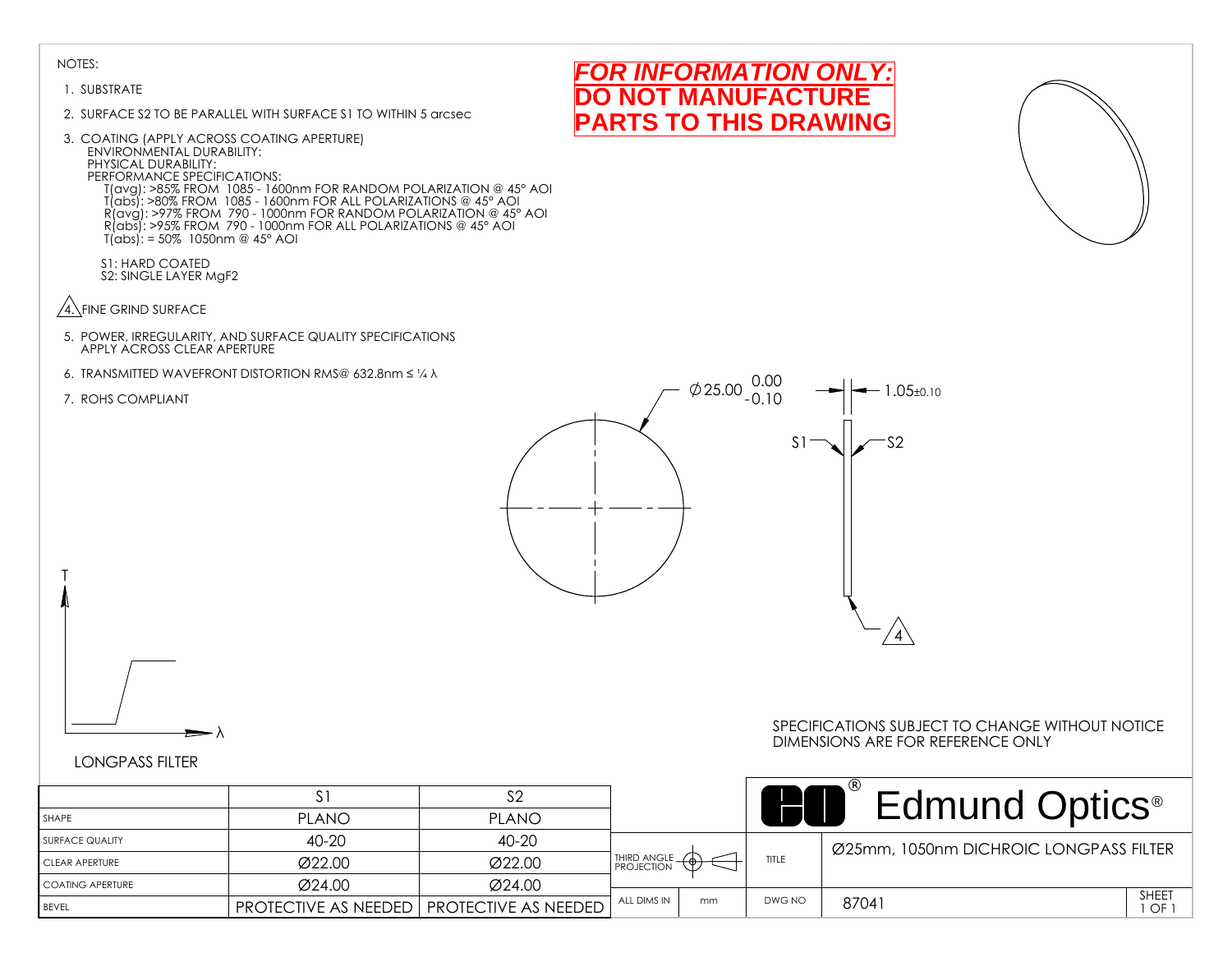#### 1. SUBSTRATE

- 2. SURFACE S2 TO BE PARALLEL WITH SURFACE S1 TO WITHIN 5 arcsec
- 3. COATING (APPLY ACROSS COATING APERTURE) ENVIRONMENTAL DURABILITY: PHYSICAL DURABILITY: PERFORMANCE SPECIFICATIONS: T(avg): >85% FROM 1135 - 1600nm FOR RANDOM POLARIZATION @ 45° AOI T(abs): >80% FROM 1135 - 1600nm FOR ALL POLARIZATIONS @ 45° AOI R(avg): >97% FROM 825 - 1045nm FOR RANDOM POLARIZATION @ 45° AOI R(abs): >95% FROM 825 - 1045nm FOR ALL POLARIZATIONS @ 45° AOI  $T(dbs)' = 50\%$  1100nm @ 45° AOI

S1: HARD COATED S2: SINGLE LAYER MgF2

- $\sqrt{4}$ . FINE GRIND SURFACE
- 5. POWER, IRREGULARITY, AND SURFACE QUALITY SPECIFICATIONS APPLY ACROSS CLEAR APERTURE
- 6. TRANSMITTED WAVEFRONT DISTORTION RMS@ 632.8nm ≤ ¼ λ
- 7. ROHS COMPLIANT

T







# λ

#### SPECIFICATIONS SUBJECT TO CHANGE WITHOUT NOTICE DIMENSIONS ARE FOR REFERENCE ONLY

|                    |                                             |              |                   |        | <b>Edmund Optics</b> <sup>®</sup>      |              |
|--------------------|---------------------------------------------|--------------|-------------------|--------|----------------------------------------|--------------|
| SHAPE              | <b>PLANO</b>                                | <b>PLANO</b> |                   |        |                                        |              |
| I SURFACE QUALITY  | 40-20                                       | $40 - 20$    |                   |        | Ø25mm, 1100nm DICHROIC LONGPASS FILTER |              |
| CLEAR APERTURE     | Ø22.00                                      | Ø22.00       | THIRD ANGLE -     | TITLE  |                                        |              |
| I COATING APERTURE | Ø24.00                                      | Ø24.00       |                   |        |                                        |              |
| <b>BEVEL</b>       | PROTECTIVE AS NEEDED   PROTECTIVE AS NEEDED |              | ALL DIMS IN<br>mm | DWG NO | 87042                                  | SHEET<br>OF. |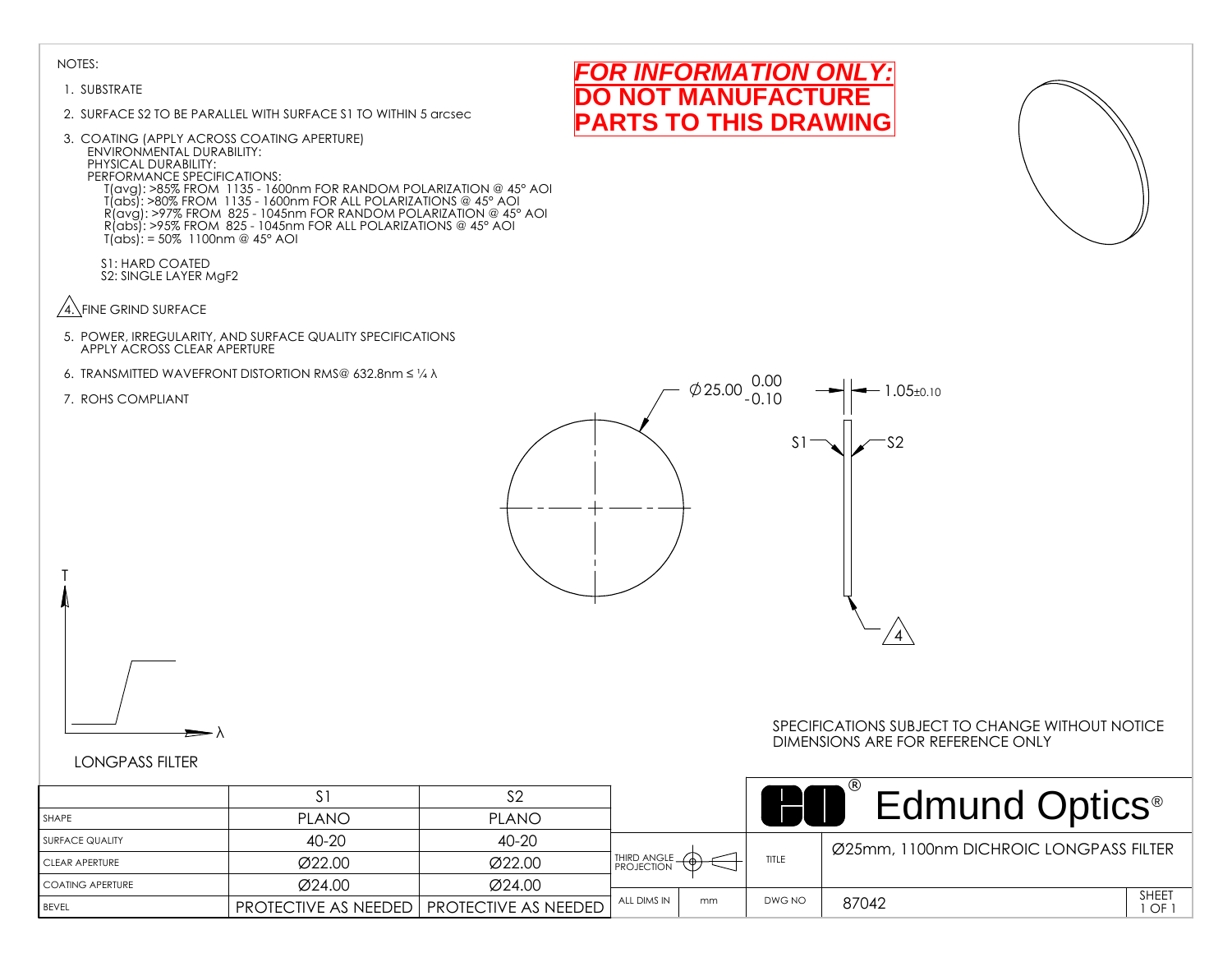#### 1. SUBSTRATE

- 2. SURFACE S2 TO BE PARALLEL WITH SURFACE S1 TO WITHIN 5 arcsec
- 3. COATING (APPLY ACROSS COATING APERTURE) ENVIRONMENTAL DURABILITY: PHYSICAL DURABILITY: PERFORMANCE SPECIFICATIONS: T(avg): >85% FROM 1190 - 1600nm FOR RANDOM POLARIZATION @ 45° AOI T(abs): >80% FROM 1190 - 1600nm FOR ALL POLARIZATIONS @ 45° AOI R(avg): >97% FROM 875 - 1095nm FOR RANDOM POLARIZATION @ 45° AOI R(abs): >95% FROM 875 - 1095nm FOR ALL POLARIZATIONS @ 45° AOI T(abs): = 50% 1150nm @ 45° AOI

S1: HARD COATED S2: SINGLE LAYER MgF2

- $\sqrt{4}$ . FINE GRIND SURFACE
- 5. POWER, IRREGULARITY, AND SURFACE QUALITY SPECIFICATIONS APPLY ACROSS CLEAR APERTURE
- 6. TRANSMITTED WAVEFRONT DISTORTION RMS@ 632.8nm ≤ ¼ λ

#### 7. ROHS COMPLIANT

T



# LONGPASS FILTER

λ

|                    |                             |                      |                                        |    |        | Edmund Optics <sup>®</sup>             |
|--------------------|-----------------------------|----------------------|----------------------------------------|----|--------|----------------------------------------|
| SHAPE              | <b>PLANO</b>                | <b>PLANO</b>         |                                        |    |        |                                        |
| I SURFACE QUALITY  | $40 - 20$                   | 40-20                |                                        |    |        | Ø25mm, 1150nm DICHROIC LONGPASS FILTER |
| CLEAR APERTURE     | Ø22.00                      | Ø22.00               | <b>HIRD ANGLE</b><br><b>PROJECTION</b> |    | TITLE  |                                        |
| I COATING APERTURE | Ø24.00                      | Ø24.00               |                                        |    |        |                                        |
| <b>BEVEL</b>       | <b>PROTECTIVE AS NEEDED</b> | PROTECTIVE AS NEEDED | ALL DIMS IN                            | mm | DWG NO | SHEET<br>87043<br>I OF 1               |